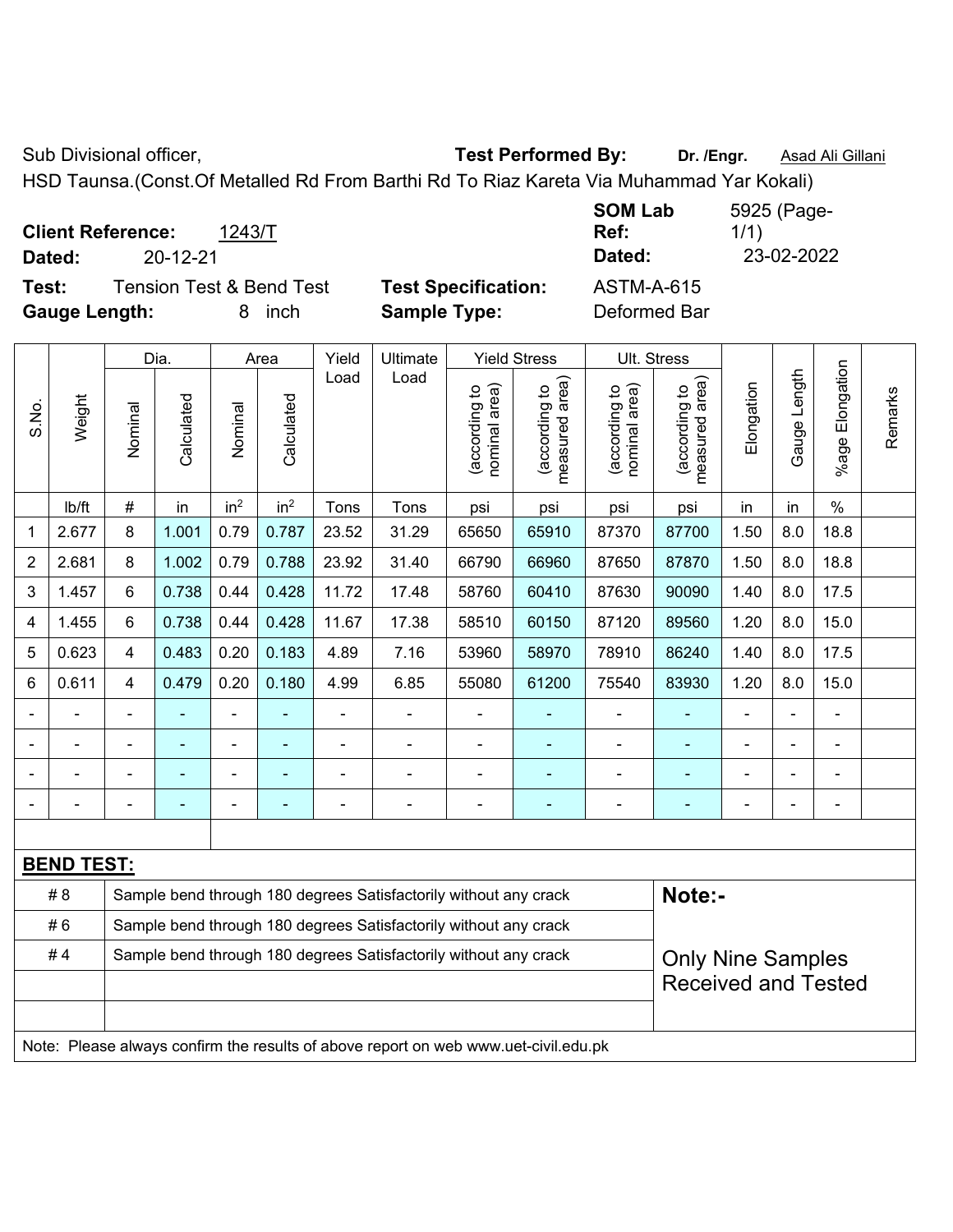Muhammad Irfan **Test Performed By: Dr. /Engr.** Asad Ali Gillani

Project Engr.DHA Gujranwala.( Deputy General Manager(Works0 HRL,GHA Gwa)

| <b>Client Reference:</b> |            | 111/15/PE/RS/Pkg-2B/106 | _ _ _ _ _ _ _ _ _ _ _<br>Ref: | 1/1,       |
|--------------------------|------------|-------------------------|-------------------------------|------------|
| Dated:                   | 22-02-2022 |                         | Dated:                        | 23-02-2022 |

**Test:** Tension Test & Bend Test **Test Specification:** ASTM-A-615 **Gauge Length:** 8 inch **Sample Type:** Deformed Bar (Union Steel)

**SOM Lab Ref:**  5926 (Page-1/1)

|                              |                      |                          | Dia.                     |                          | Area                     | Yield          | Ultimate                                                         |                                | <b>Yield Stress</b>             |                                | Ult. Stress                     |                          |                |                          |         |
|------------------------------|----------------------|--------------------------|--------------------------|--------------------------|--------------------------|----------------|------------------------------------------------------------------|--------------------------------|---------------------------------|--------------------------------|---------------------------------|--------------------------|----------------|--------------------------|---------|
| S.No.                        | Weight               | Nominal                  | Calculated               | Nominal                  | Calculated               | Load           | Load                                                             | nominal area)<br>(according to | measured area)<br>(according to | nominal area)<br>(according to | measured area)<br>(according to | Elongation               | Gauge Length   | %age Elongation          | Remarks |
|                              | lb/ft                | $\#$                     | in                       | in <sup>2</sup>          | in <sup>2</sup>          | Tons           | Tons                                                             | psi                            | psi                             | psi                            | psi                             | in                       | in             | $\%$                     |         |
| 1                            | 1.498                | 6                        | 0.748                    | 0.44                     | 0.440                    | 14.12          | 18.57                                                            | 70770                          | 70770                           | 93100                          | 93100                           | 1.50                     | 8.0            | 18.8                     |         |
| $\overline{2}$               | 1.501                | 6                        | 0.749                    | 0.44                     | 0.441                    | 13.76          | 18.32                                                            | 68980                          | 68820                           | 91820                          | 91610                           | 1.40                     | 8.0            | 17.5                     |         |
| $\overline{\phantom{0}}$     |                      | $\blacksquare$           | $\blacksquare$           | $\overline{\phantom{a}}$ | $\overline{\phantom{a}}$ | $\blacksquare$ | $\blacksquare$                                                   | $\blacksquare$                 | $\blacksquare$                  | $\overline{\phantom{a}}$       | $\blacksquare$                  | $\blacksquare$           | $\blacksquare$ | $\blacksquare$           |         |
|                              |                      | $\blacksquare$           | $\sim$                   | $\blacksquare$           | $\blacksquare$           | ÷              | $\blacksquare$                                                   | $\blacksquare$                 | ٠                               | $\blacksquare$                 | $\overline{\phantom{0}}$        | $\blacksquare$           |                | $\overline{\phantom{a}}$ |         |
| ۰                            |                      | $\blacksquare$           | $\blacksquare$           | $\blacksquare$           |                          | $\blacksquare$ | $\blacksquare$                                                   | $\blacksquare$                 | ٠                               | $\blacksquare$                 | $\blacksquare$                  | $\overline{\phantom{a}}$ | $\blacksquare$ | $\overline{\phantom{a}}$ |         |
| $\qquad \qquad \blacksquare$ |                      | $\overline{\phantom{a}}$ | $\blacksquare$           | $\blacksquare$           | $\overline{\phantom{a}}$ | ÷              | $\overline{\phantom{a}}$                                         | $\blacksquare$                 | $\overline{\phantom{0}}$        | $\overline{a}$                 | Ē.                              | $\overline{\phantom{a}}$ | $\blacksquare$ | $\overline{\phantom{a}}$ |         |
|                              |                      | ä,                       | $\blacksquare$           | $\blacksquare$           |                          | ÷              | $\blacksquare$                                                   | $\blacksquare$                 | ٠                               | ÷                              | ۰                               | $\blacksquare$           | $\blacksquare$ | $\blacksquare$           |         |
|                              |                      | $\blacksquare$           | $\overline{\phantom{0}}$ | $\blacksquare$           |                          | L.             | $\blacksquare$                                                   | $\blacksquare$                 | ٠                               | $\blacksquare$                 | $\blacksquare$                  | $\blacksquare$           |                |                          |         |
|                              |                      | -                        | $\blacksquare$           | $\blacksquare$           |                          | $\blacksquare$ | $\blacksquare$                                                   | $\blacksquare$                 |                                 | $\overline{a}$                 |                                 |                          | $\blacksquare$ | $\blacksquare$           |         |
|                              |                      | $\blacksquare$           | $\overline{\phantom{a}}$ |                          |                          |                | $\blacksquare$                                                   | $\blacksquare$                 | $\blacksquare$                  | ٠                              | $\blacksquare$                  | $\blacksquare$           | $\blacksquare$ | $\overline{\phantom{a}}$ |         |
|                              | <b>Witnessed By:</b> |                          |                          |                          |                          |                | Abdul Rehman (Lab Technician)                                    |                                |                                 |                                |                                 |                          |                |                          |         |
|                              | <b>BEND TEST:</b>    |                          |                          |                          |                          |                |                                                                  |                                |                                 |                                |                                 |                          |                |                          |         |
|                              | #6                   |                          |                          |                          |                          |                | Sample bend through 180 degrees Satisfactorily without any crack |                                |                                 |                                | Note:-                          |                          |                |                          |         |
|                              |                      |                          |                          |                          |                          |                |                                                                  |                                |                                 |                                |                                 |                          |                |                          |         |
|                              |                      |                          |                          |                          |                          |                |                                                                  |                                |                                 |                                | <b>Only Three Samples</b>       |                          |                |                          |         |
|                              |                      |                          |                          |                          |                          |                |                                                                  |                                |                                 |                                | <b>Received and Tested</b>      |                          |                |                          |         |
|                              |                      |                          |                          |                          |                          |                |                                                                  |                                |                                 |                                |                                 |                          |                |                          |         |

Note: Please always confirm the results of above report on web www.uet-civil.edu.pk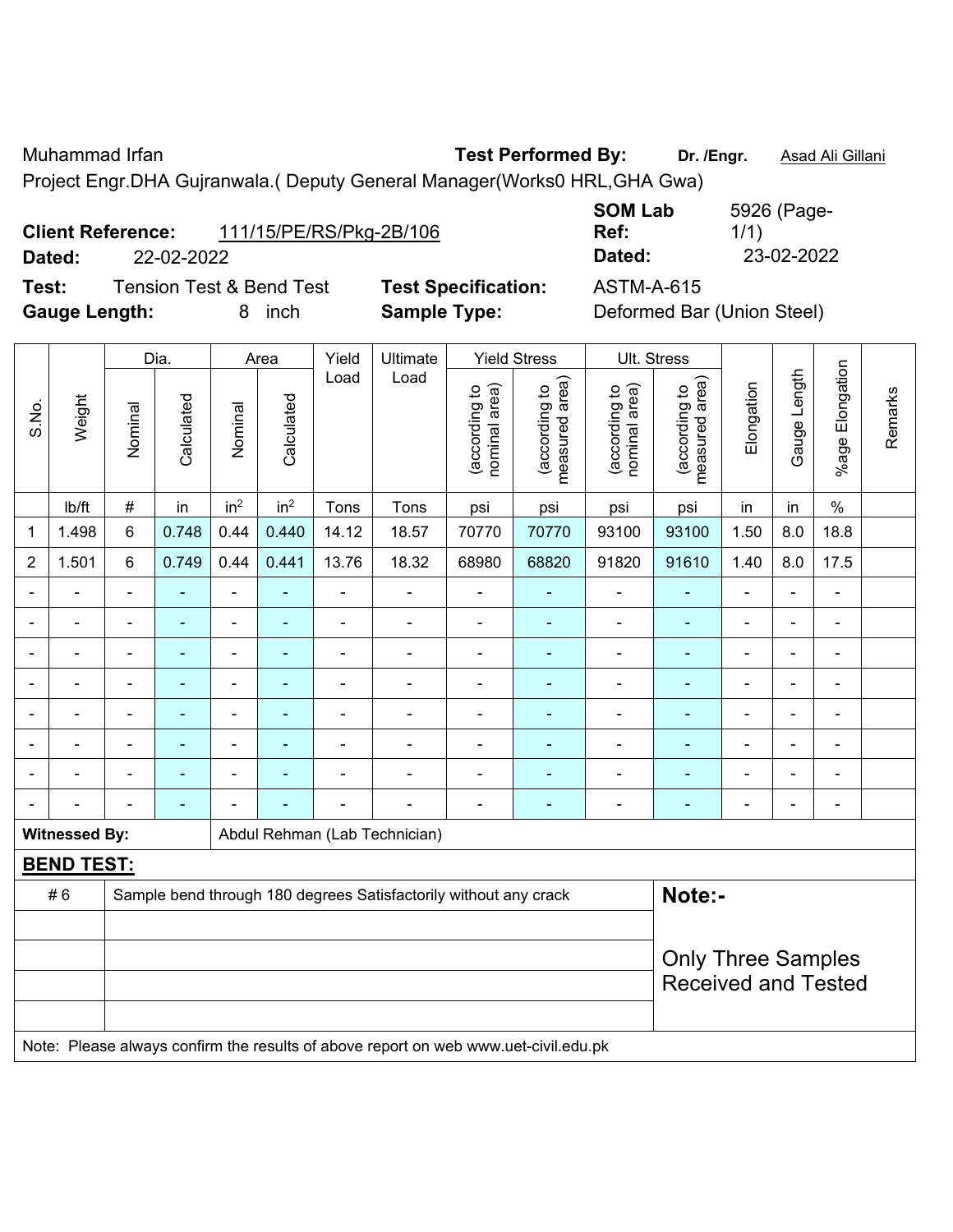Muhammad Irfan **Test Performed By:** Dr. /Engr. **Asad Ali Gillani** Assembly Dr. /Engr. **Asad Ali Gillani** 

Project Engr.Sector-G DHA Gujranwala.( Deputy General Manager(Works0 HRL,GHA Gwa)

| <b>Client Reference:</b> |            | 111/15/PE/RS/Pkg-2B/105 | Ref:   | 1/1        |
|--------------------------|------------|-------------------------|--------|------------|
| Dated:                   | 22-02-2022 |                         | Dated: | 23-02-2022 |

**Test:** Tension Test & Bend Test **Test Specification:** ASTM-A-615 **Gauge Length:** 8 inch **Sample Type:** Deformed Bar (Batala Steel)

**SOM Lab Ref:**  5927 (Page-1/1)

|                |                                                                                     | Yield<br><b>Yield Stress</b><br>Dia.<br>Ultimate<br>Area |                |                          |                 |       |                                                                  |                                |                                 | Ult. Stress                    |                                             |                |                |                       |         |
|----------------|-------------------------------------------------------------------------------------|----------------------------------------------------------|----------------|--------------------------|-----------------|-------|------------------------------------------------------------------|--------------------------------|---------------------------------|--------------------------------|---------------------------------------------|----------------|----------------|-----------------------|---------|
| S.No.          | Weight                                                                              | Nominal                                                  | Calculated     | Nominal                  | Calculated      | Load  | Load                                                             | nominal area)<br>(according to | (according to<br>measured area) | nominal area)<br>(according to | (according to<br>measured area)<br>measured | Elongation     | Gauge Length   | Elongation<br>$%$ age | Remarks |
|                | Ib/ft                                                                               | $\#$                                                     | in             | in <sup>2</sup>          | in <sup>2</sup> | Tons  | Tons                                                             | psi                            | psi                             | psi                            | psi                                         | in             | in             | $\%$                  |         |
| 1              | 2.628                                                                               | 8                                                        | 0.991          | 0.79                     | 0.772           | 24.59 | 35.39                                                            | 68640                          | 70240                           | 98810                          | 101110                                      | 1.30           | 8.0            | 16.3                  |         |
| $\overline{2}$ | 2.628                                                                               | 8                                                        | 0.991          | 0.79                     | 0.772           | 24.46 | 35.32                                                            | 68300                          | 69890                           | 98610                          | 100910                                      | 1.50           | 8.0            | 18.8                  |         |
| 3              | 1.492                                                                               | 6                                                        | 0.747          | 0.44                     | 0.438           | 13.00 | 18.71                                                            | 65150                          | 65450                           | 93760                          | 94190                                       | 1.40           | 8.0            | 17.5                  |         |
| 4              | 1.476                                                                               | 6                                                        | 0.743          | 0.44                     | 0.434           | 12.54 | 18.42                                                            | 62850                          | 63720                           | 92330                          | 93610                                       | 1.50           | 8.0            | 18.8                  |         |
| 5              | 0.664                                                                               | 4                                                        | 0.498          | 0.20                     | 0.195           | 6.29  | 9.17                                                             | 69360                          | 71140                           | 101170                         | 103760                                      | 1.20           | 8.0            | 15.0                  |         |
| 6              | 0.668                                                                               | 4                                                        | 0.500          | 0.20                     | 0.196           | 6.52  | 9.43                                                             | 71940                          | 73410                           | 103980                         | 106100                                      | 1.30           | 8.0            | 16.3                  |         |
|                | ÷,                                                                                  | $\blacksquare$                                           | ä,             | $\overline{\phantom{a}}$ |                 | ä,    | $\blacksquare$                                                   | $\blacksquare$                 | $\blacksquare$                  | $\blacksquare$                 | ä,                                          | $\blacksquare$ | ä,             | ÷,                    |         |
|                |                                                                                     |                                                          | $\blacksquare$ | ÷                        |                 |       |                                                                  | $\blacksquare$                 | $\blacksquare$                  | $\blacksquare$                 |                                             |                |                | $\blacksquare$        |         |
|                |                                                                                     |                                                          |                |                          |                 |       |                                                                  |                                |                                 |                                |                                             |                |                | ä,                    |         |
|                |                                                                                     |                                                          |                |                          |                 |       |                                                                  | $\blacksquare$                 | ÷                               | $\blacksquare$                 | ٠                                           |                | $\blacksquare$ | ۰                     |         |
|                | <b>Witnessed By:</b>                                                                |                                                          |                |                          |                 |       | Abdul Rehman (Lab Technician)                                    |                                |                                 |                                |                                             |                |                |                       |         |
|                | <b>BEND TEST:</b>                                                                   |                                                          |                |                          |                 |       |                                                                  |                                |                                 |                                |                                             |                |                |                       |         |
|                | #8                                                                                  |                                                          |                |                          |                 |       | Sample bend through 180 degrees Satisfactorily without any crack |                                |                                 |                                | Note:-                                      |                |                |                       |         |
|                | #6                                                                                  |                                                          |                |                          |                 |       | Sample bend through 180 degrees Satisfactorily without any crack |                                |                                 |                                |                                             |                |                |                       |         |
|                | #4                                                                                  |                                                          |                |                          |                 |       | Sample bend through 180 degrees Satisfactorily without any crack |                                |                                 |                                | <b>Only Nine Samples</b>                    |                |                |                       |         |
|                |                                                                                     |                                                          |                |                          |                 |       |                                                                  |                                |                                 |                                | <b>Received and Tested</b>                  |                |                |                       |         |
|                |                                                                                     |                                                          |                |                          |                 |       |                                                                  |                                |                                 |                                |                                             |                |                |                       |         |
|                | Note: Please always confirm the results of above report on web www.uet-civil.edu.pk |                                                          |                |                          |                 |       |                                                                  |                                |                                 |                                |                                             |                |                |                       |         |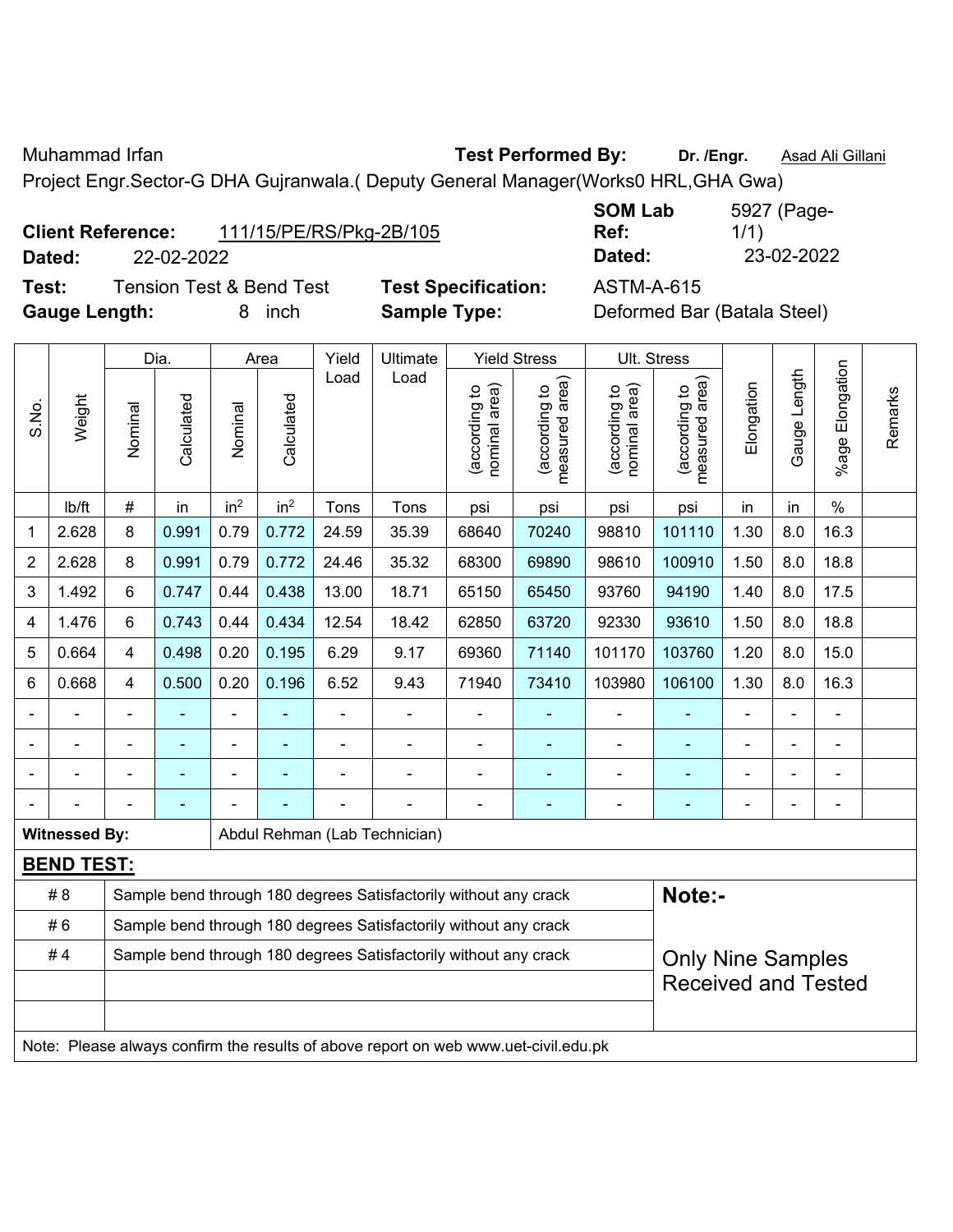Engr. Javed Asad **Test Performed By: Dr. /Engr.** S Asad Ali Gillani

CRE JIP Consultants.(Const.of Jalapur Irrigation Canal and Its System)(No.JIP/WkS/ICB/P3)

|                      | <b>Client Reference:</b> | JIPIC/TECH/P-3/CRE/62               |                            | <b>SUM LAD</b><br>Ref: |
|----------------------|--------------------------|-------------------------------------|----------------------------|------------------------|
| Dated:               | 14-02-2022               |                                     |                            | Dated:                 |
| Test:                |                          | <b>Tension Test &amp; Bend Test</b> | <b>Test Specification:</b> | <b>ASTM-A-615</b>      |
| <b>Gauge Length:</b> |                          | inch                                | <b>Sample Type:</b>        | Deformed Bar           |

**SOM Lab Ref:**  5928 (Page-1/1) **Dated:** 14-02-2022 **Dated:** 23-02-2022 **Test: ASTM-A-615** 

|                |                   |                                                                            | Dia.           |                              | Area            | Yield          | Ultimate                                                                            |                                | <b>Yield Stress</b>             |                                | Ult. Stress                                           |                |                |                       |         |
|----------------|-------------------|----------------------------------------------------------------------------|----------------|------------------------------|-----------------|----------------|-------------------------------------------------------------------------------------|--------------------------------|---------------------------------|--------------------------------|-------------------------------------------------------|----------------|----------------|-----------------------|---------|
| S.No.          | Weight            | Nominal                                                                    | Calculated     | Nominal                      | Calculated      | Load           | Load                                                                                | nominal area)<br>(according to | (according to<br>measured area) | nominal area)<br>(according to | measured area)<br>(according to                       | Elongation     | Gauge Length   | Elongation<br>$%$ age | Remarks |
|                | lb/ft             | #                                                                          | in             | in <sup>2</sup>              | in <sup>2</sup> | Tons           | Tons                                                                                | psi                            | psi                             | psi                            | psi                                                   | in             | in             | $\%$                  |         |
| 1              | 1.052             | 5                                                                          | 0.627          | 0.31                         | 0.309           | 9.59           | 13.71                                                                               | 68250                          | 68470                           | 97540                          | 97860                                                 | 0.90           | 8.0            | 11.3                  | Ittefaq |
| $\overline{2}$ | 1.051             | 5                                                                          | 0.627          | 0.31                         | 0.309           | 9.30           | 13.30                                                                               | 66140                          | 66360                           | 94640                          | 94950                                                 | 0.80           | 8.0            | 10.0                  | Ittefaq |
| 3              | 0.666             | 4                                                                          | 0.500          | 0.20                         | 0.196           | 7.36           | 9.07                                                                                | 81160                          | 82820                           | 100050                         | 102090                                                | 0.80           | 8.0            | 10.0                  | Mughal  |
| 4              | 0.668             | 4                                                                          | 0.500          | 0.20                         | 0.196           | 7.19           | 8.97                                                                                | 79250                          | 80870                           | 98920                          | 100940                                                | 0.80           | 8.0            | 10.0                  | Mughal  |
|                |                   |                                                                            |                |                              |                 |                |                                                                                     |                                |                                 |                                |                                                       |                |                |                       |         |
|                |                   |                                                                            | ÷,             | $\blacksquare$               |                 |                | ÷,                                                                                  | $\blacksquare$                 | ÷                               |                                | L,                                                    |                |                |                       |         |
| $\blacksquare$ | $\blacksquare$    | $\blacksquare$                                                             | ÷              | $\blacksquare$               | ۰               | $\blacksquare$ | ÷.                                                                                  | $\blacksquare$                 | ٠                               | $\blacksquare$                 | ä,                                                    | $\blacksquare$ | $\blacksquare$ | $\blacksquare$        |         |
|                |                   | $\blacksquare$                                                             | ۰              | $\qquad \qquad \blacksquare$ |                 | $\blacksquare$ | ÷.                                                                                  | $\overline{a}$                 | ٠                               | $\overline{a}$                 | ۰                                                     |                |                | $\blacksquare$        |         |
|                |                   | $\blacksquare$                                                             | $\blacksquare$ | $\qquad \qquad \blacksquare$ | ÷               | ä,             | ÷,                                                                                  | $\blacksquare$                 | $\blacksquare$                  |                                | ۰                                                     | $\blacksquare$ |                | $\blacksquare$        |         |
|                |                   |                                                                            | $\blacksquare$ | ÷                            | ÷               | ÷              | ÷                                                                                   | ä,                             | L,                              | $\blacksquare$                 | $\overline{\phantom{a}}$                              |                |                | $\blacksquare$        |         |
|                |                   |                                                                            |                |                              |                 |                |                                                                                     |                                |                                 |                                |                                                       |                |                |                       |         |
|                | <b>BEND TEST:</b> |                                                                            |                |                              |                 |                |                                                                                     |                                |                                 |                                |                                                       |                |                |                       |         |
|                | #5                | Note:-<br>Sample bend through 180 degrees Satisfactorily without any crack |                |                              |                 |                |                                                                                     |                                |                                 |                                |                                                       |                |                |                       |         |
|                | #4                |                                                                            |                |                              |                 |                | Sample bend through 180 degrees Satisfactorily without any crack                    |                                |                                 |                                |                                                       |                |                |                       |         |
|                |                   |                                                                            |                |                              |                 |                |                                                                                     |                                |                                 |                                | <b>Only Six Samples</b><br><b>Received and Tested</b> |                |                |                       |         |
|                |                   |                                                                            |                |                              |                 |                | Note: Please always confirm the results of above report on web www.uet-civil.edu.pk |                                |                                 |                                |                                                       |                |                |                       |         |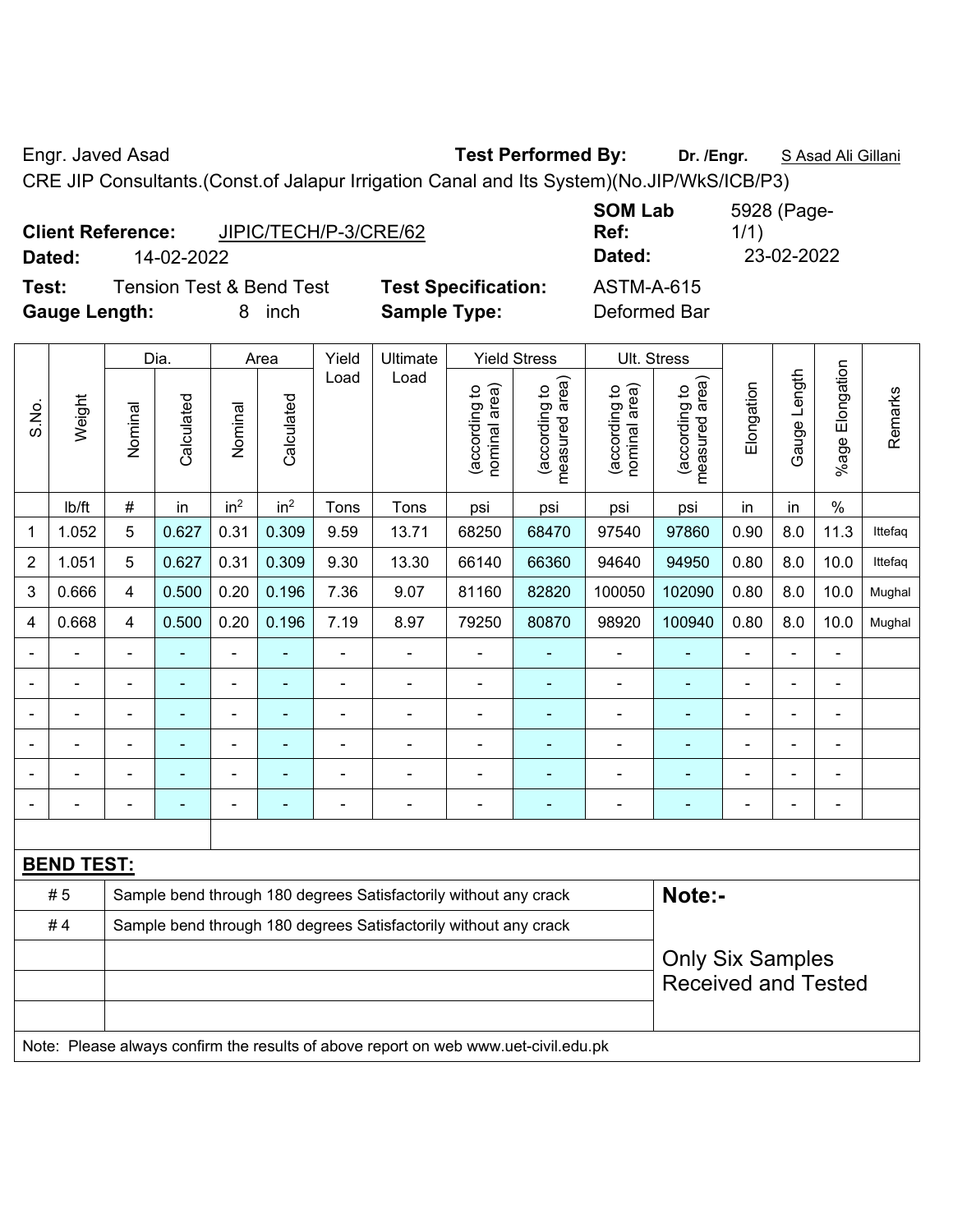Engr. Hassan Mehmood **Test Performed By: Dr. /Engr.** S Asad Ali Gillani

RE G3 Engg Consult.(Const.of DHA Newlife Residency Appartments at 273/1Q Block Ph-II DHA.Lhr)

| <b>Client Reference:</b> | G3/DHA-NLD/RE/032 |
|--------------------------|-------------------|
|--------------------------|-------------------|

**Test:** Tension Test & Bend Test **Test Specification:** ASTM-A-615 **Gauge Length:** 8 inch **Sample Type:** Deformed Bar (Batala Steel)

**SOM Lab Ref:**  5929 (Page-1/1) **Dated:** 22-02-2022 **Dated:** 23-02-2022

|                |                                                                                     |                | Dia.           |                 | Area            | Yield                    | Ultimate                                                         |                                | <b>Yield Stress</b>             |                                | Ult. Stress                     |            |                          |                 |         |
|----------------|-------------------------------------------------------------------------------------|----------------|----------------|-----------------|-----------------|--------------------------|------------------------------------------------------------------|--------------------------------|---------------------------------|--------------------------------|---------------------------------|------------|--------------------------|-----------------|---------|
| S.No.          | Weight                                                                              | Nominal        | Calculated     | Nominal         | Calculated      | Load                     | Load                                                             | nominal area)<br>(according to | (according to<br>measured area) | (according to<br>nominal area) | (according to<br>measured area) | Elongation | Gauge Length             | %age Elongation | Remarks |
|                | lb/ft                                                                               | #              | in             | in <sup>2</sup> | in <sup>2</sup> | Tons                     | Tons                                                             | psi                            | psi                             | psi                            | psi                             | in         | in                       | $\%$            |         |
| 1              | 2.612                                                                               | 8              | 0.989          | 0.79            | 0.768           | 24.36                    | 35.68                                                            | 68020                          | 69970                           | 99600                          | 102460                          | 1.40       | 8.0                      | 17.5            |         |
| $\overline{2}$ | 2.626                                                                               | 8              | 0.991          | 0.79            | 0.772           | 24.33                    | 35.68                                                            | 67930                          | 69520                           | 99600                          | 101930                          | 1.20       | 8.0                      | 15.0            |         |
| 3              | 0.635                                                                               | $\overline{4}$ | 0.488          | 0.20            | 0.187           | 5.52                     | 7.59                                                             | 60930                          | 65160                           | 83750                          | 89570                           | 1.20       | 8.0                      | 15.0            |         |
| 4              | 0.662                                                                               | $\overline{4}$ | 0.498          | 0.20            | 0.195           | 6.54                     | 8.48                                                             | 72170                          | 74020                           | 93530                          | 95920                           | 1.10       | 8.0                      | 13.8            |         |
|                |                                                                                     | $\blacksquare$ |                | ä,              | ÷               | $\overline{\phantom{a}}$ | $\blacksquare$                                                   | $\overline{\phantom{a}}$       | $\overline{\phantom{0}}$        | $\blacksquare$                 | ÷,                              |            |                          | $\blacksquare$  |         |
|                |                                                                                     | $\blacksquare$ |                | ÷,              | Ξ               | ä,                       | ä,                                                               | $\overline{\phantom{a}}$       | $\blacksquare$                  | ÷                              | $\blacksquare$                  |            | $\overline{\phantom{a}}$ | ä,              |         |
|                |                                                                                     | $\blacksquare$ | $\blacksquare$ | ÷               | ۰               | -                        | $\blacksquare$                                                   | $\blacksquare$                 | $\blacksquare$                  | $\blacksquare$                 | $\blacksquare$                  |            |                          | ÷               |         |
|                |                                                                                     | $\blacksquare$ | ä,             | ä,              | ÷               | ÷,                       | ÷,                                                               | ÷,                             | $\blacksquare$                  | ÷                              | ä,                              |            |                          | ä,              |         |
|                |                                                                                     |                |                | $\blacksquare$  | ä,              | ä,                       |                                                                  | Ē,                             | $\blacksquare$                  | ÷                              |                                 |            |                          | $\blacksquare$  |         |
|                |                                                                                     |                |                |                 |                 |                          |                                                                  |                                | ٠                               | $\overline{\phantom{0}}$       |                                 |            |                          |                 |         |
|                |                                                                                     |                |                |                 |                 |                          |                                                                  |                                |                                 |                                |                                 |            |                          |                 |         |
|                | <b>BEND TEST:</b>                                                                   |                |                |                 |                 |                          |                                                                  |                                |                                 |                                |                                 |            |                          |                 |         |
|                | # 8                                                                                 |                |                |                 |                 |                          | Sample bend through 180 degrees Satisfactorily without any crack |                                |                                 |                                | Note:-                          |            |                          |                 |         |
|                | #4                                                                                  |                |                |                 |                 |                          | Sample bend through 180 degrees Satisfactorily without any crack |                                |                                 |                                |                                 |            |                          |                 |         |
|                |                                                                                     |                |                |                 |                 |                          |                                                                  |                                |                                 |                                | <b>Only Six Samples</b>         |            |                          |                 |         |
|                |                                                                                     |                |                |                 |                 |                          |                                                                  |                                |                                 |                                | <b>Received and Tested</b>      |            |                          |                 |         |
|                |                                                                                     |                |                |                 |                 |                          |                                                                  |                                |                                 |                                |                                 |            |                          |                 |         |
|                | Note: Please always confirm the results of above report on web www.uet-civil.edu.pk |                |                |                 |                 |                          |                                                                  |                                |                                 |                                |                                 |            |                          |                 |         |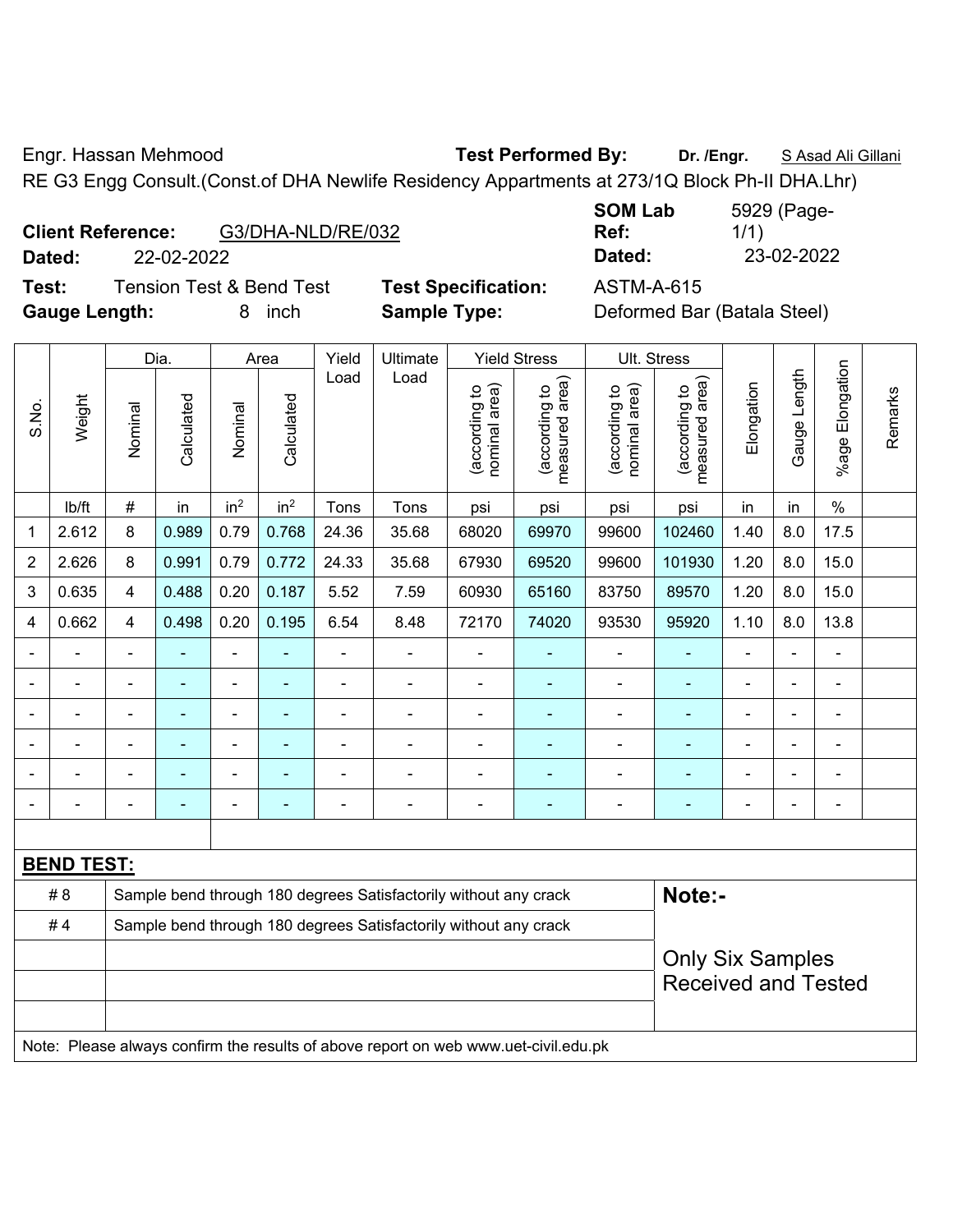Sub Divisional officer, **Test Performed By:** Dr. /Engr. **Asad Ali Gillani** Associated By: Dr. /Engr. **Asad Ali Gillani** 

PH Engg Sub Div Layyah.(Provision Of Urban/Ruralsewerage Scheme Chowk Azam Distt Layyah)

|  | <b>Client Reference:</b> | 45 |
|--|--------------------------|----|
|--|--------------------------|----|

**Test:** Tension Test & Bend Test **Test Specification:** ASTM-A-615

**Gauge Length:** 8 inch **Sample Type:** Deformed Bar

**SOM Lab Ref:**  5930 (Page-1/1) **Dated:** 16-02-2022 **Dated:** 23-02-2022

|                |                   |                | Dia.           |                          | Area                     | Yield          | <b>Ultimate</b>                                                                     |                                | <b>Yield Stress</b>                |                                | <b>Ult. Stress</b>              |                |                |                         |         |
|----------------|-------------------|----------------|----------------|--------------------------|--------------------------|----------------|-------------------------------------------------------------------------------------|--------------------------------|------------------------------------|--------------------------------|---------------------------------|----------------|----------------|-------------------------|---------|
| S.No.          | Weight            | Nominal        | Calculated     | Nominal                  | Calculated               | Load           | Load                                                                                | nominal area)<br>(according to | area)<br>(according to<br>measured | nominal area)<br>(according to | measured area)<br>(according to | Elongation     | Gauge Length   | Elongation<br>$%$ age I | Remarks |
|                | Ib/ft             | #              | in             | in <sup>2</sup>          | in <sup>2</sup>          | Tons           | Tons                                                                                | psi                            | psi                                | psi                            | psi                             | in             | in             | $\%$                    |         |
| 1              | 1.479             | 6              | 0.744          | 0.44                     | 0.435                    | 14.37          | 18.96                                                                               | 72050                          | 72870                              | 95040                          | 96130                           | 1.20           | 8.0            | 15.0                    |         |
| $\overline{2}$ | 0.660             | $\overline{4}$ | 0.497          | 0.20                     | 0.194                    | 5.20           | 7.70                                                                                | 57330                          | 59100                              | 84870                          | 87500                           | 1.20           | 8.0            | 15.0                    |         |
|                |                   | $\blacksquare$ | $\blacksquare$ | $\blacksquare$           | $\blacksquare$           | $\blacksquare$ | $\frac{1}{2}$                                                                       | $\blacksquare$                 | $\overline{a}$                     | $\overline{\phantom{a}}$       | $\blacksquare$                  | ÷,             | $\blacksquare$ | $\blacksquare$          |         |
|                | $\blacksquare$    | $\blacksquare$ | $\blacksquare$ | $\blacksquare$           | $\overline{\phantom{a}}$ | L,             | $\frac{1}{2}$                                                                       | $\blacksquare$                 | $\overline{\phantom{a}}$           | $\blacksquare$                 | $\blacksquare$                  | ä,             |                | $\blacksquare$          |         |
|                | $\blacksquare$    | $\blacksquare$ | $\blacksquare$ | $\blacksquare$           | $\overline{\phantom{a}}$ | ä,             | $\overline{\phantom{a}}$                                                            | $\blacksquare$                 | $\overline{a}$                     | $\overline{\phantom{a}}$       | $\blacksquare$                  | $\blacksquare$ |                | $\blacksquare$          |         |
|                |                   |                | $\blacksquare$ | ä,                       |                          | L,             | ä,                                                                                  |                                |                                    | ä,                             | ÷                               | ä,             |                | $\blacksquare$          |         |
|                |                   |                | $\blacksquare$ | ۰                        |                          |                |                                                                                     |                                |                                    |                                | $\blacksquare$                  | ۰              |                |                         |         |
|                |                   |                |                | $\blacksquare$           |                          |                | $\blacksquare$                                                                      |                                |                                    |                                |                                 | $\blacksquare$ |                | $\blacksquare$          |         |
|                |                   |                | $\blacksquare$ | $\overline{\phantom{0}}$ |                          | $\overline{a}$ | $\blacksquare$                                                                      | $\blacksquare$                 |                                    | $\blacksquare$                 | ٠                               | ۰              |                | $\blacksquare$          |         |
|                |                   | $\blacksquare$ | $\blacksquare$ | $\blacksquare$           | ÷                        | Ē,             | $\overline{\phantom{a}}$                                                            | $\blacksquare$                 | $\overline{a}$                     | ÷                              | $\blacksquare$                  | $\blacksquare$ |                | $\blacksquare$          |         |
|                |                   |                |                |                          |                          |                |                                                                                     |                                |                                    |                                |                                 |                |                |                         |         |
|                | <b>BEND TEST:</b> |                |                |                          |                          |                |                                                                                     |                                |                                    |                                |                                 |                |                |                         |         |
|                | #6                |                |                |                          |                          |                | Sample bend through 180 degrees Satisfactorily without any crack                    |                                |                                    |                                | Note:-                          |                |                |                         |         |
|                | #4                |                |                |                          |                          |                | Sample bend through 180 degrees Satisfactorily without any crack                    |                                |                                    |                                |                                 |                |                |                         |         |
|                |                   |                |                |                          |                          |                |                                                                                     |                                |                                    |                                | <b>Only Four Samples</b>        |                |                |                         |         |
|                |                   |                |                |                          |                          |                |                                                                                     |                                |                                    |                                | <b>Received and Tested</b>      |                |                |                         |         |
|                |                   |                |                |                          |                          |                |                                                                                     |                                |                                    |                                |                                 |                |                |                         |         |
|                |                   |                |                |                          |                          |                | Note: Please always confirm the results of above report on web www.uet-civil.edu.pk |                                |                                    |                                |                                 |                |                |                         |         |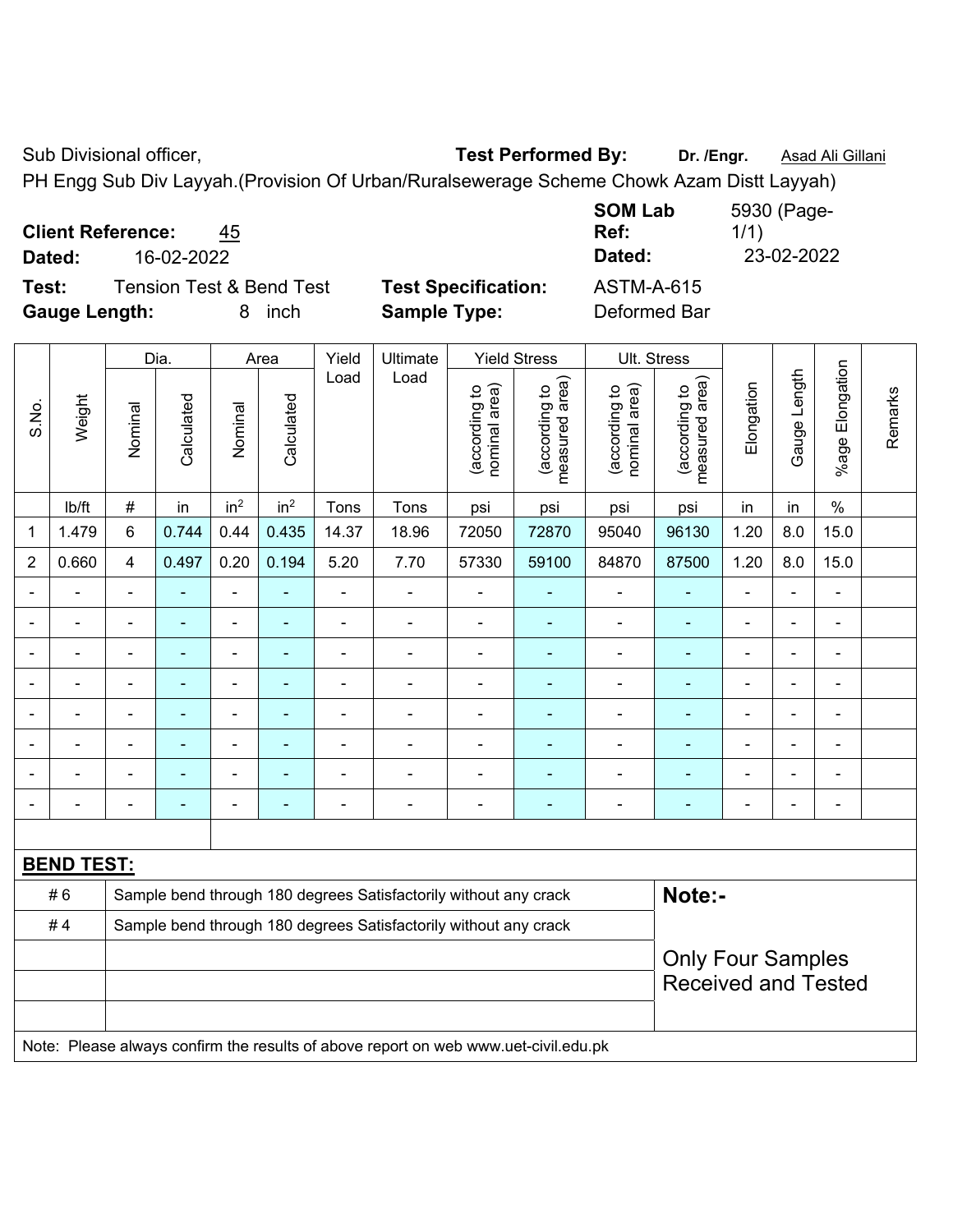Premier Developer & Builders **Test Performed By:** Dr. /Engr. **Bilal** 

Project Manager .(Lyallpur Galleria-II Near Four Season Colony Samundri Road,FSD)

| <b>Client Reference:</b><br>LG-II/008<br>Dated:<br>22-02-2022                     |                                                   | <b>SOM Lab</b><br>Ref:<br>Dated:  | 5931 (Page-<br>1/1)<br>23-02-2022 |
|-----------------------------------------------------------------------------------|---------------------------------------------------|-----------------------------------|-----------------------------------|
| Test:<br><b>Tension Test &amp; Bend Test</b><br><b>Gauge Length:</b><br>inch<br>8 | <b>Test Specification:</b><br><b>Sample Type:</b> | <b>ASTM-A-615</b><br>Deformed Bar |                                   |

|                |                   |                                                | Dia.                     |                          | Area                           | Yield                           | Ultimate                                                                            |                                 | <b>Yield Stress</b>      |                          | Ult. Stress                |                              |                |                          |  |  |
|----------------|-------------------|------------------------------------------------|--------------------------|--------------------------|--------------------------------|---------------------------------|-------------------------------------------------------------------------------------|---------------------------------|--------------------------|--------------------------|----------------------------|------------------------------|----------------|--------------------------|--|--|
| S.No.          | Weight            | Calculated<br>Calculated<br>Nominal<br>Nominal | Load                     | Load                     | nominal area)<br>(according to | (according to<br>measured area) | nominal area)<br>(according to                                                      | (according to<br>measured area) | Elongation               | Gauge Length             | Elongation<br>$%$ age I    | Remarks                      |                |                          |  |  |
|                | lb/ft             | $\#$                                           | in                       | in <sup>2</sup>          | in <sup>2</sup>                | Tons                            | Tons                                                                                | psi                             | psi                      | psi                      | psi                        | in                           | in             | $\%$                     |  |  |
| 1              | 1.448             | 6                                              | 0.736                    | 0.44                     | 0.426                          | 16.23                           | 22.14                                                                               | 81340                           | 84020                    | 110980                   | 114630                     | 0.80                         | 8.0            | 10.0                     |  |  |
|                |                   | $\overline{\phantom{0}}$                       | $\blacksquare$           | ä,                       | $\blacksquare$                 |                                 |                                                                                     | $\blacksquare$                  | $\blacksquare$           | $\blacksquare$           |                            | $\blacksquare$               | ä,             | L,                       |  |  |
| $\blacksquare$ | $\blacksquare$    | $\blacksquare$                                 | $\blacksquare$           | $\overline{\phantom{a}}$ | $\blacksquare$                 | $\blacksquare$                  | $\blacksquare$                                                                      | $\blacksquare$                  | $\blacksquare$           | $\blacksquare$           | $\blacksquare$             | $\qquad \qquad \blacksquare$ | ÷,             | $\blacksquare$           |  |  |
| $\blacksquare$ | $\blacksquare$    | $\overline{\phantom{0}}$                       | $\blacksquare$           | $\blacksquare$           | $\overline{a}$                 | $\blacksquare$                  | ÷                                                                                   | $\overline{\phantom{a}}$        | $\blacksquare$           | $\overline{\phantom{a}}$ | ٠                          | $\overline{\phantom{a}}$     | ÷,             | $\blacksquare$           |  |  |
| $\blacksquare$ | $\blacksquare$    | $\blacksquare$                                 | $\blacksquare$           | $\overline{\phantom{a}}$ | $\overline{a}$                 |                                 | $\blacksquare$                                                                      | $\blacksquare$                  | $\blacksquare$           | $\blacksquare$           | $\blacksquare$             | $\blacksquare$               | $\blacksquare$ | $\blacksquare$           |  |  |
| $\blacksquare$ | $\blacksquare$    | $\overline{\phantom{0}}$                       | $\blacksquare$           | $\overline{\phantom{a}}$ | $\overline{a}$                 | $\blacksquare$                  | $\blacksquare$                                                                      | $\blacksquare$                  | $\blacksquare$           | $\blacksquare$           | $\overline{\phantom{0}}$   | ۰                            | ÷,             | $\blacksquare$           |  |  |
|                |                   | $\blacksquare$                                 | $\blacksquare$           | $\blacksquare$           |                                |                                 | $\blacksquare$                                                                      | $\blacksquare$                  | $\blacksquare$           | $\blacksquare$           | $\blacksquare$             | Ē,                           | ÷              | L,                       |  |  |
|                |                   |                                                | $\blacksquare$           | ۰                        |                                |                                 |                                                                                     |                                 | $\overline{\phantom{a}}$ | $\blacksquare$           |                            |                              | ۰              | $\blacksquare$           |  |  |
|                |                   |                                                |                          | ÷                        |                                |                                 |                                                                                     | $\blacksquare$                  | $\overline{\phantom{a}}$ | $\blacksquare$           | $\blacksquare$             | $\blacksquare$               | ÷              | $\blacksquare$           |  |  |
| $\blacksquare$ |                   | $\overline{a}$                                 | $\overline{\phantom{0}}$ | $\blacksquare$           | $\overline{a}$                 | $\blacksquare$                  | ÷                                                                                   | $\overline{\phantom{a}}$        | $\blacksquare$           | $\blacksquare$           | $\overline{\phantom{0}}$   | ÷                            | ۰              | $\overline{\phantom{a}}$ |  |  |
|                |                   |                                                |                          |                          |                                |                                 |                                                                                     |                                 |                          |                          |                            |                              |                |                          |  |  |
|                | <b>BEND TEST:</b> |                                                |                          |                          |                                |                                 |                                                                                     |                                 |                          |                          |                            |                              |                |                          |  |  |
|                | #6                |                                                |                          |                          |                                |                                 | Sample bend through 180 degrees Satisfactorily without any crack                    |                                 |                          |                          | Note:-                     |                              |                |                          |  |  |
|                |                   |                                                |                          |                          |                                |                                 |                                                                                     |                                 |                          |                          |                            |                              |                |                          |  |  |
|                |                   |                                                |                          |                          |                                |                                 |                                                                                     |                                 |                          |                          | <b>Only Two Samples</b>    |                              |                |                          |  |  |
|                |                   |                                                |                          |                          |                                |                                 |                                                                                     |                                 |                          |                          | <b>Received and Tested</b> |                              |                |                          |  |  |
|                |                   |                                                |                          |                          |                                |                                 |                                                                                     |                                 |                          |                          |                            |                              |                |                          |  |  |
|                |                   |                                                |                          |                          |                                |                                 | Note: Please always confirm the results of above report on web www.uet-civil.edu.pk |                                 |                          |                          |                            |                              |                |                          |  |  |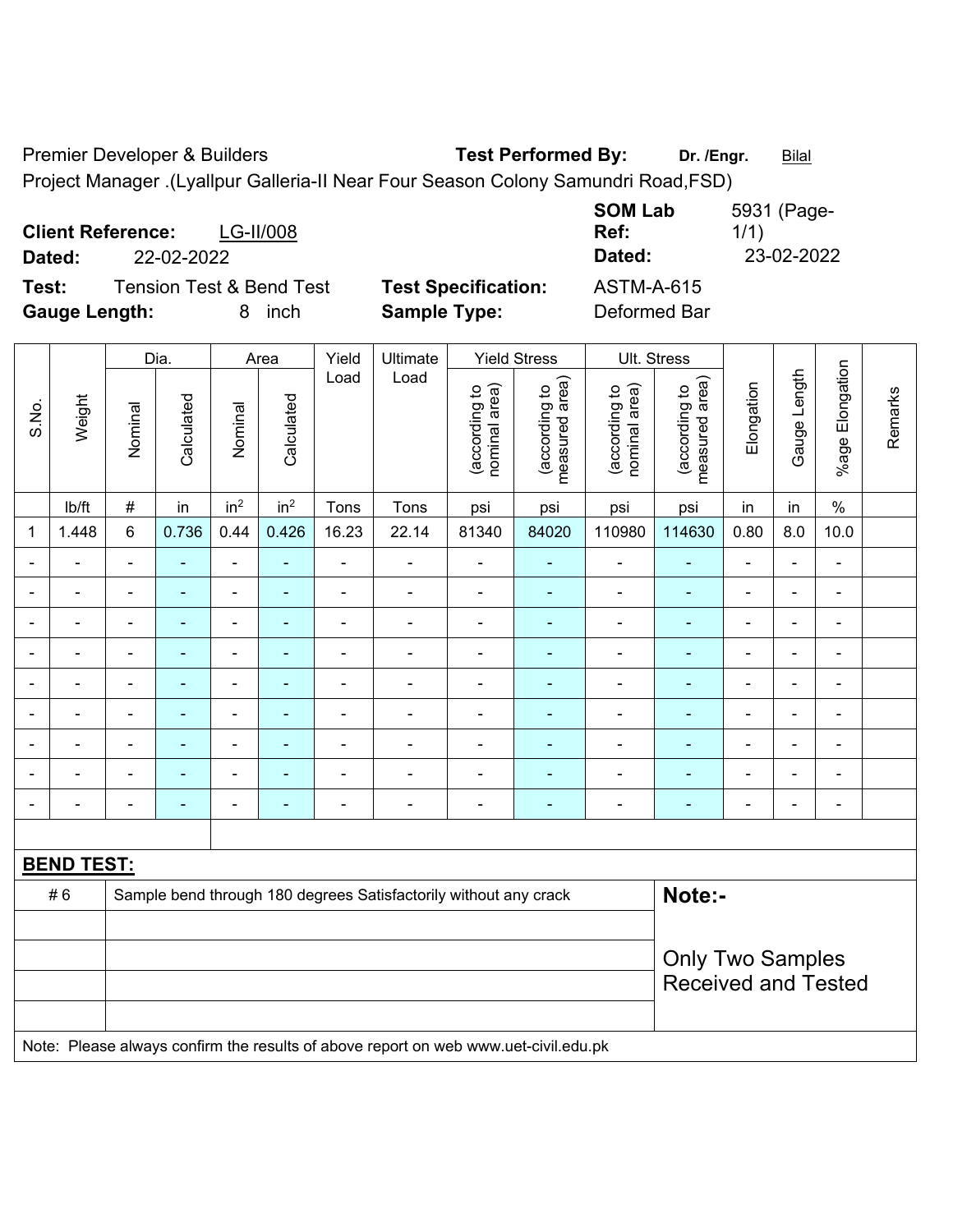Engr. Faisal Iqbal **Test Performed By: Dr. /Engr.** Asad Ali Gillani RE Allied Engg Consultants.(Const. Of Servis More Flyover And Industrial Area Link Rd,Distt Gujrat-II)

| <b>Client Reference:</b> | AEC/GUJ/2021/83 |
|--------------------------|-----------------|
|--------------------------|-----------------|

**Test:** Tension Test & Bend Test **Test Specification:** ASTM-A-615 **Gauge Length:** 8 inch **Sample Type:** Deformed Bar (Prime Steel)

**SOM Lab Ref:**  5932 (Page-1/1) **Dated:** 18-01-2022 **Dated:** 23-02-2022

|                | Weight            |                                                                  | Dia.<br>Area |                 | Yield           | Ultimate       | <b>Yield Stress</b>                                                                 |                                | Ult. Stress                     |                                |                                 |                |                |                 |         |
|----------------|-------------------|------------------------------------------------------------------|--------------|-----------------|-----------------|----------------|-------------------------------------------------------------------------------------|--------------------------------|---------------------------------|--------------------------------|---------------------------------|----------------|----------------|-----------------|---------|
| S.No.          |                   | Nominal                                                          | Calculated   | Nominal         | Calculated      | Load           | Load                                                                                | nominal area)<br>(according to | (according to<br>measured area) | (according to<br>nominal area) | measured area)<br>(according to | Elongation     | Gauge Length   | %age Elongation | Remarks |
|                | Ib/ft             | $\#$                                                             | in           | in <sup>2</sup> | in <sup>2</sup> | Tons           | Tons                                                                                | psi                            | psi                             | psi                            | psi                             | in             | in             | $\frac{0}{0}$   |         |
| $\mathbf 1$    | 2.636             | 8                                                                | 0.993        | 0.79            | 0.775           | 25.96          | 37.33                                                                               | 72480                          | 73890                           | 104210                         | 106230                          | 1.20           | 8.0            | 15.0            |         |
| $\overline{2}$ | 2.639             | 8                                                                | 0.994        | 0.79            | 0.776           | 26.12          | 37.43                                                                               | 72910                          | 74230                           | 104500                         | 106380                          | 1.30           | 8.0            | 16.3            |         |
| 3              | 1.033             | 5                                                                | 0.622        | 0.31            | 0.304           | 8.89           | 13.97                                                                               | 63240                          | 64490                           | 99360                          | 101320                          | 1.20           | 8.0            | 15.0            |         |
| 4              | 1.043             | 5                                                                | 0.625        | 0.31            | 0.307           | 9.89           | 13.83                                                                               | 70350                          | 71040                           | 98410                          | 99370                           | 1.30           | 8.0            | 16.3            |         |
|                |                   | $\blacksquare$                                                   |              | ä,              | $\blacksquare$  | ä,             | ä,                                                                                  | ÷,                             | ÷,                              | ÷,                             | ÷                               |                | Ĭ.             | ä,              |         |
|                |                   | $\blacksquare$                                                   | ۰            | ä,              | $\blacksquare$  | ä,             | $\blacksquare$                                                                      | $\blacksquare$                 | $\blacksquare$                  | $\blacksquare$                 | $\blacksquare$                  |                |                | $\blacksquare$  |         |
|                |                   |                                                                  |              | $\blacksquare$  |                 | $\blacksquare$ |                                                                                     | ۰                              | ä,                              | $\blacksquare$                 | $\blacksquare$                  |                |                | $\blacksquare$  |         |
|                |                   | $\blacksquare$                                                   |              | $\blacksquare$  | $\blacksquare$  | $\blacksquare$ | $\overline{\phantom{a}}$                                                            | ÷                              | ÷,                              | $\blacksquare$                 |                                 |                |                | $\blacksquare$  |         |
|                |                   |                                                                  |              | ÷               | $\blacksquare$  | $\blacksquare$ |                                                                                     | ÷                              | ۰                               | $\blacksquare$                 |                                 |                |                | $\blacksquare$  |         |
|                |                   | $\blacksquare$                                                   |              | ÷               | $\blacksquare$  | $\blacksquare$ | $\overline{a}$                                                                      | ÷                              | ۰                               | $\blacksquare$                 | $\blacksquare$                  | $\blacksquare$ | $\overline{a}$ | $\overline{a}$  |         |
|                |                   |                                                                  |              |                 |                 |                |                                                                                     |                                |                                 |                                |                                 |                |                |                 |         |
|                | <b>BEND TEST:</b> |                                                                  |              |                 |                 |                |                                                                                     |                                |                                 |                                |                                 |                |                |                 |         |
|                | # 8               |                                                                  |              |                 |                 |                | Sample bend through 180 degrees Satisfactorily without any crack                    |                                |                                 |                                | Note:-                          |                |                |                 |         |
|                | #5                | Sample bend through 180 degrees Satisfactorily without any crack |              |                 |                 |                |                                                                                     |                                |                                 |                                |                                 |                |                |                 |         |
|                |                   |                                                                  |              |                 |                 |                |                                                                                     |                                |                                 |                                | <b>Only Six Samples</b>         |                |                |                 |         |
|                |                   |                                                                  |              |                 |                 |                |                                                                                     |                                |                                 |                                | <b>Received and Tested</b>      |                |                |                 |         |
|                |                   |                                                                  |              |                 |                 |                |                                                                                     |                                |                                 |                                |                                 |                |                |                 |         |
|                |                   |                                                                  |              |                 |                 |                | Note: Please always confirm the results of above report on web www.uet-civil.edu.pk |                                |                                 |                                |                                 |                |                |                 |         |